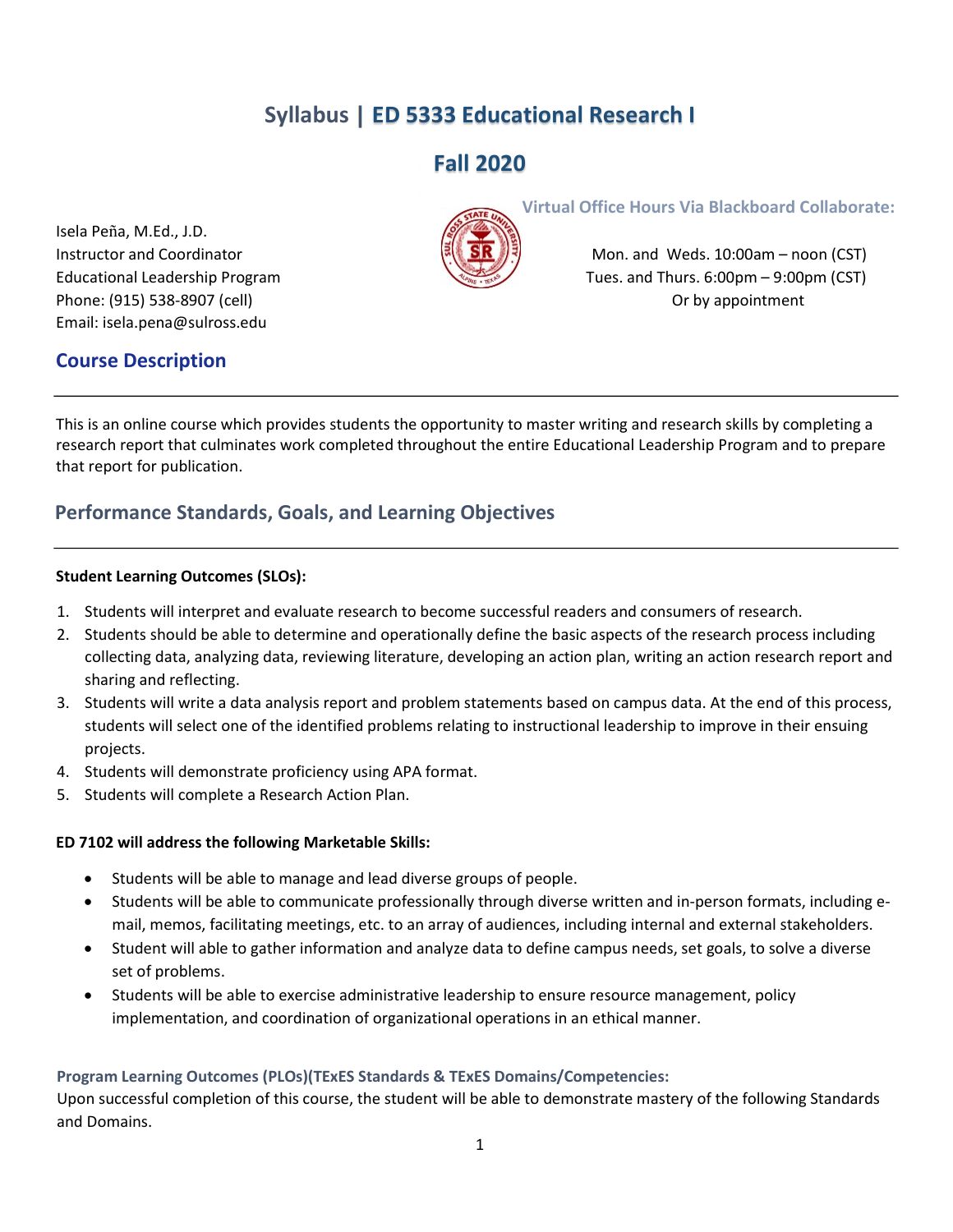### TExES Standards:

# STANDARD 1 - Instructional Leadership. You are responsible for ensuring every student receives high-quality

instruction.

Indicators

### Data-driven instruction and interventions

1c. By monitoring multiple forms of student data to inform instructional and intervention decisions, you contribute to maximizing student achievement.

### STANDARD 2 – Human Capital: You are responsible for ensuring there are high-quality teachers and staff in every classroom throughout the school.

Indicators

2d. You conduct rigorous evaluations of all staff using multiple data sources.

STANDARD 3 – Executive Leadership: You are responsible for modeling a consistent focus and personal responsibility for improving student outcomes.

**Indicators** 

#### Resiliency and change management

3a. You remain solution-oriented, treat challenges as opportunities, and support staff through changes.

STANDARD 5 - Strategic Operations: You outline and track clear goals, targets, and strategies aligned to a school vision that continuously improves teacher effectiveness and student outcomes.

Indicators

### Strategic planning

5a. You outline and track clear goals, targets, and strategies aligned to a school vision that improves teacher effectiveness and student outcomes.

### TExES Principal Competencies:

DOMAIN I-SCHOOL CULTURE (School and Community Leadership)

Competency 001-The beginning principal knows how to establish and implement a shared vision and culture of high expectations for all stakeholders (Students, staff, parents, and community).

B. Uses emerging issues, recent research, knowledge of systems (e.g, school improvement process, strategic planning, etc.), and various types of data (e.g., demographic, perceptive, student learning, and processes) to collaboratively develop a shared campus vision and a plan for implementing the vision

DOMAIN II-LEADING LEARNING (Instructional Leadership/Teaching and Learning)

Competency 003-The beginning principal knows how to collaboratively develop and implement high-quality instruction.

 \*A. Prioritizes instruction and student achievement by understanding, sharing, and promoting a clear definition of highquality instruction based on best practices from recent research

\*B. Facilitates the use of sound, research-based practice in the development, implementation, coordinating and evaluation of campus curricular, cocurricular, and extracurricular programs to fulfill academic, development, social, and cultural needs

DOMAIN III-HUMAN CAPITAL (Human Resource Management)

Competency 005-The beginning principal knows how to provide feedback, coaching, and professional development to staff through evaluation and supervision, knows how to reflect on his/her own practice, and strives to grow professionally.

\*A. Communicates expectations to staff and uses multiple data points (e.g., regular observations, walk-throughs, teacher and student data, and other sources) to complete evidence-based evaluations of all staff

DOMAIN IV-EXECUTIVE LEADERSHIP (Communication and Organizational Management)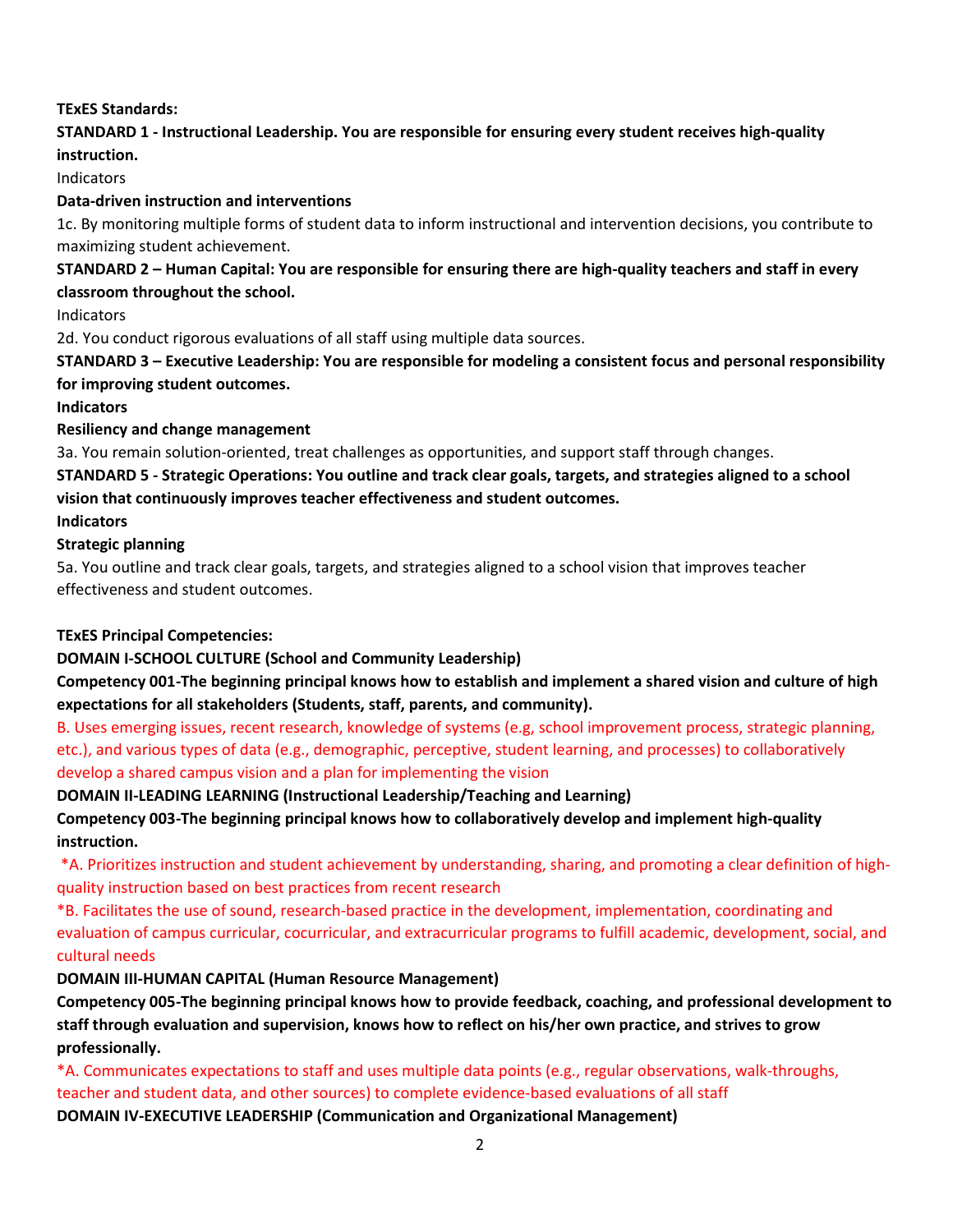### Competency 008-The beginning principal knows how to focus on improving student outcomes through organizational collaboration, resiliency, and change management.

A. Demonstrates awareness of social and economic issues that exist within the school and community that affect campus operations and student learning

B. Gathers and organizes information from a variety of sources to facilitate creative thinking, critical thinking, and problem solving to guide effective campus decision making

\*C. Frames, analyzes, and creatively resolves campus problems using effective problem-solving techniques to make timely, high-quality decisions

D. Develops, implements, and evaluates systems and processes for organizational effectiveness to keep staff inspired and focused on the campus vision

\*E. Uses effective planning, time management, and organization of work to support attainment of school district and campus goals.

DOMAIN V-STRATEGIC OPERATIONS (Alignment and Resource Allocation)

Competency 009-The beginning principal knows how to collaboratively determine goals and implement strategies aligned with the school vision that support teacher effectiveness and positive student outcomes.

\*A. Assesses the current needs of the campus, analyzing a wide set of evidence to determine campus objectives, and sets measurable school goals, targets, ad strategies that from the school's strategic plans

\*B. Establishes structures that outline and track the progress using multiple data points and makes adjustments as needed to improve teacher effectiveness and student outcomes

INTEGRATION (Constructed Response Only) (These are included because they are the topics for which there will be constructed response questions (essay questions) on the TExES 268 Exam.)

C. Supports staff to effectively using instructional data, including formative and summative assessment data, to inform effective instructional practices and interventions (Domain II)

# **Materials**

### Required Texts

- Bernhardt, V.L. (2017). Data Analysis for Continuous School Improvement (4th Ed.). N.Y.: Routledge. ISBN: 1138294624
- Machi, L.A. & McEvoy, B.T. (2016). The literature review: Six steps to success.(3 rd ed.) Thousand Oaks, CA: Corwin. ISBN-10: 1506336248; ISBN-13: 978-1506336244
- Love, N., Stiles, K.E., Mundry, S., DiRanna, K. (2018). The data coach's guide to improving learning for all students (2018); Corwin: Thousand Oaks, CA. ISBN 978-1-4129-5001-5
- American Psychological Association (2010). Publication manual of the American psychological association (6th ed.). Washington, DC.

Students will need to refer to a style guide for matters of style and formatting. The standard in Educational Leadership and the College of Education is the most recent APA manual. In addition to serving as a reference guide for matters of style and formatting, this book will aid you in conceptualizing, researching, and writing your papers. The guidelines for style, grammar, and usage in this manual are mandatory in this course.

### Assignments and Grades

The Assignments are listed below. Details for each of these assignments are posted on the Blackboard class website.

\_\_\_\_\_\_\_\_\_\_\_\_\_\_\_\_\_\_\_\_\_\_\_\_\_\_\_\_\_\_\_\_\_\_\_\_\_\_\_\_\_\_\_\_\_\_\_\_\_\_\_\_\_\_\_\_\_\_\_\_\_\_\_\_\_\_\_\_\_\_\_\_\_\_\_\_\_\_\_\_\_\_\_\_\_\_\_\_\_\_\_\_\_\_\_\_\_\_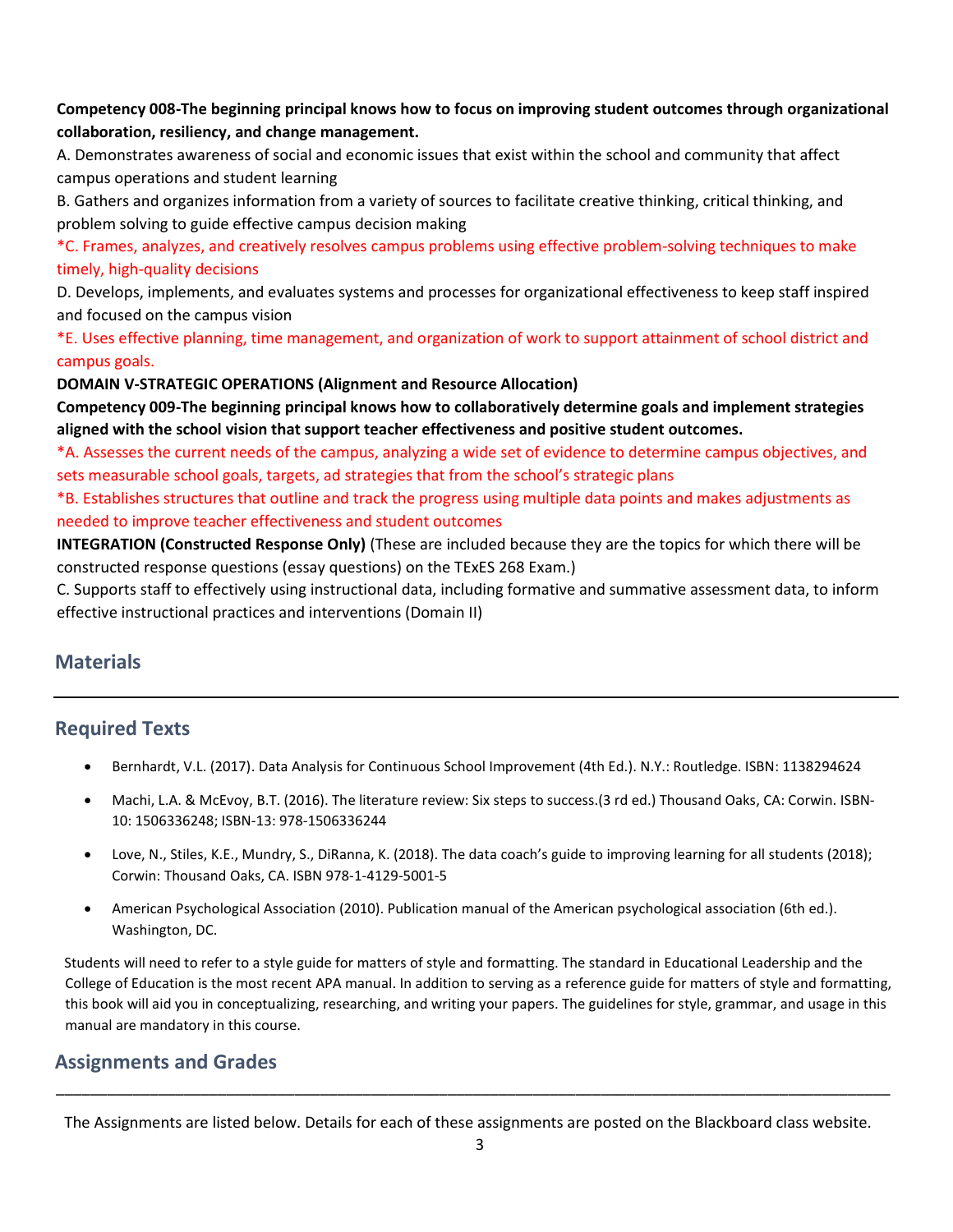| <b>Assignment</b>                                          | <b>Points</b> | <b>Due Dates</b> |
|------------------------------------------------------------|---------------|------------------|
| Class Begins                                               |               | Jan. 13          |
| Virtual Class Meeting: Jan. 14, 6:15pm - 7:00pm CST        |               | Jan. 14          |
| $(5:15pm - 6:00$ MST)                                      |               |                  |
| Turn in Research IRB form with signatures                  |               | Jan. 18          |
| Turn in Portfolio Defense Application                      |               | Jan. 18          |
| ModA, Assn1-Contextual Information Report                  | 100           | Jan. 25          |
| Mod1Assn1-Identifying a Problem/Challenge Report           | 100           | Feb. 1           |
| Mod1Assn2-Researching & Developing a Plan Report           | 100           | Feb. 8           |
| Mod1Assn3-Implementing a Plan Report                       | 100           | April 8          |
| Mod1Assn4-Reflecting on the Plan and the Resolution Report | 100           | April 8          |
| Mod2Assn1-Designing Building-level PD Report               | 100           | February 23      |
| Mod2Assn2-Implementing Building-level PD Report            | 100           | March 1          |
| Mod2Assn3-Analyzing 3 Participants' Responses Report       | 100           | March 8          |
| Mod2Assn4-Reflecting on Building-level PD Report           | 100           | March 15         |
| Mod3Assn1-Identifying the Collaborative Team Report        | 100           | March 22         |
| Mod3Assn2-Developing a Plan to Improve Instruction Report  | 100           | March 29         |
| Mod3Assn3-Implementing the Plan                            | 100           | April 1          |
| Mod4Assn4-Reflecting on the Collaborative Team and the     | 100           | April 5          |
| School Culture Report                                      |               |                  |
| Mod4 Portfolio Defense                                     | 100           | <b>Tentative</b> |
|                                                            |               | April 17, 18, 19 |
| <b>TOTAL POINTS:</b>                                       | 100%          |                  |

The grading policy for this course is as follows: Students must complete all Practicum required hours, meetings, and paperwork.

# Categories:

Module A 10% Module 1 20% Module 2 20% Module 3 20%

Module 4 30%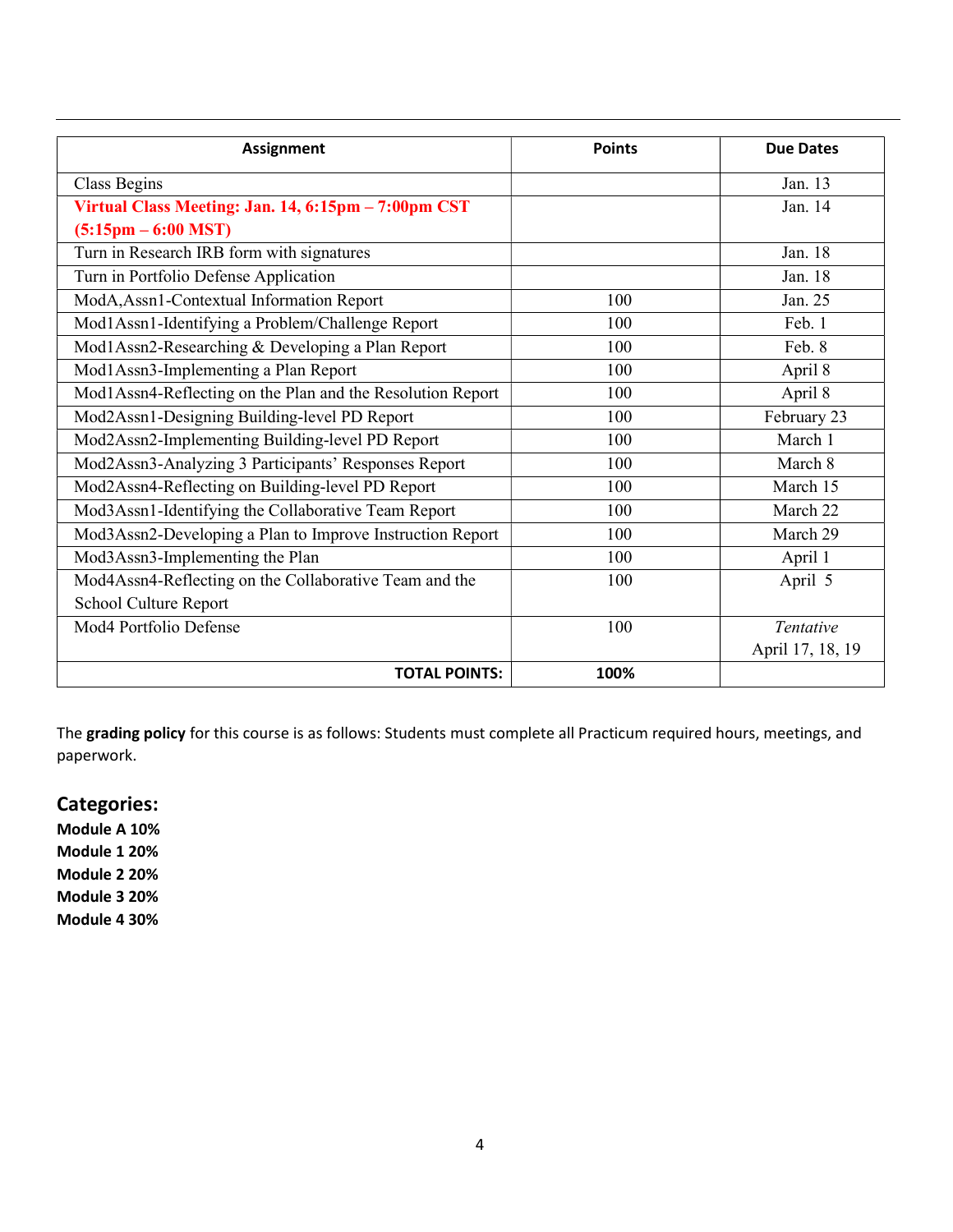100-90% equate to an A, 89-80% equate to a B 79-70% equate to a C 69-60% equate to a D 59-50% or less receive an F.

"Cs" are not accepted in this program. Students scoring below a "B" in this course will be required to repeat the course to remain in the Educational Leadership Program. Changing the rotation by repeating this course will likely delay completion of the program as the program is sequential and the rotation must be followed.

# Blackboard and Online Access

This class is taught online. Students will need an active Sul Ross account to access the course website through Blackboard. This site will have announcements, calendar, and learning modules, among other things. Students will meet for class via Blackboard Collaborate (Virtual Classroom). Students must have a microphone and camera.

# Learning Environment & Grading Policy

Successful completion of an online course requires dedication and constant effort. Do not fall behind in your work! Begin your assignments as soon as possible and get at least one module ahead. This will help you avoid the penalty for late work because there are always unforeseen events that arise. Submit professional quality work. Have someone proofread your submittals and always use the grammar and spell check functions on your computer before submission.

If you are not sure what plagiarism is, please read APA pp. 15-16 and 170, or ask during office hours. But remember, the ultimate responsibility is your own. When in doubt, err on the side of caution.

You are expected to login to the Bb site several times each week. The University policy for attendance in web-delivered courses states that non participation (not logging in) for more than 3 weeks in a long session, or for 1 week during a summer session, or 3 days for a midwinter session, may result in the student being dropped from the course by the professor.

Grading Policy:

- 1. No late assignment will be accepted after its due date without prior instructor consent.
- 2. Late assignments will lose 20% of possible points for each day it is late.
- 3. All citations should be formatted using the American Psychological Association (APA) manual. Papers with APA citation errors will receive a reduction in points or no credit.
- 4. Extra credit points are not available.
- 5. There are no I's (incompletes) for this class.
- 6. After 11:45 pm on the date for any assignment due is considered late and will result in a lowered grade for that assignment.
- 7. There are no optional assignments in this course. All assignments must be completed in order to pass this class. Even if an assignment is so late that it will receive a "0", the student must turn in the assignment in order to pass the course (regardless of number of points accrued in the course.)
- 8. Students who fail to participate in Discussion Board or complete any assignment may not pass this course.
- 9. The Educational Leadership Program does not accept any "Cs" for credit in this program.